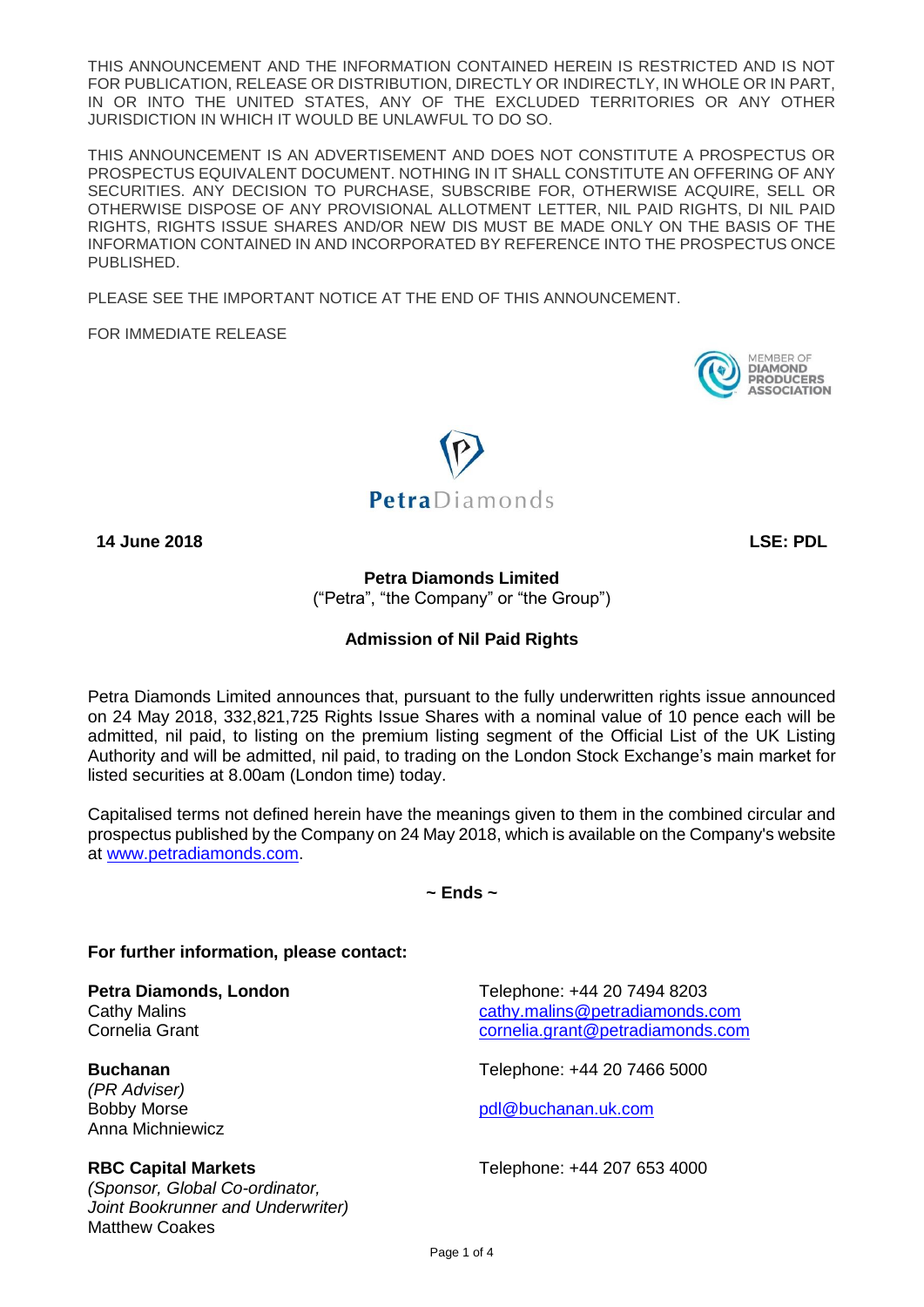Jonathan Hardy Rupert Walford

**Barclays Bank PLC** Telephone: +44 20 7623 2323

*(Joint International Bookrunner and Underwriter)* Caroline Learmonth Robert Mayhew Philip Drake

### **BMO Capital Markets Limited** Telephone: +44 20 7236 1010

*(Joint Bookrunner and Underwriter)* Jeffrey Couch Neil Haycock Thomas Rider

#### **About Petra Diamonds Limited**

Petra Diamonds is a leading independent diamond mining group and a consistent supplier of gem quality rough diamonds to the international market. The Company has a diversified portfolio incorporating interests in five producing operations: three underground mines in South Africa (Finsch, Cullinan and Koffiefontein), the Kimberley Ekapa Mining joint venture (including the Kimberley Underground mine and extensive tailings retreatment operations) and one open pit mine in Tanzania (Williamson). It also maintains an exploration programme in Botswana and South Africa.

Petra's strategy is to focus on value rather than volume production by optimising recoveries from its high quality asset base in order to maximise the efficiency and profitability of its operations. The Group has a significant resource base in excess of 300 million carats, which supports the potential for long-life operations.

Petra conducts all operations according to the highest ethical standards and will only operate in countries which are members of the Kimberley Process. The Company aims to generate tangible value for each of its stakeholders, thereby contributing to the socio-economic development of its host countries and supporting long-term sustainable operations to the benefit of its employees, partners and communities.

Petra is quoted with a premium listing on the Main Market of the London Stock Exchange under the ticker 'PDL' and is a constituent of the FTSE4Good Index. For more information, visit [www.petradiamonds.com.](http://www.petradiamonds.com/)

### **IMPORTANT NOTICE**

Defined terms used in the prospectus published by the Company on 24 May 2018 in respect of the Rights Issue (the "**Prospectus**") shall have the same meanings when used in this announcement unless the context requires otherwise.

The information contained in this announcement is for background purposes only and does not purport to be full or complete. No reliance may be placed for any purpose on the information contained in this announcement or its accuracy or completeness. The information in this announcement is subject to change. Nothing in this announcement should be interpreted as a term or condition of the Rights Issue.

The distribution of this announcement and/or the Prospectus and/or the Provisional Allotment Letter and/or the transfer of the Rights Issue Shares into jurisdictions other than the United Kingdom may be restricted by law, and, therefore, persons into whose possession this announcement and/or the Prospectus and/or the Provisional Allotment Letter comes should inform themselves about and observe any such restrictions. Any failure to comply with any such restrictions may constitute a violation of the securities laws of such jurisdiction.

This announcement is not for release, publication or distribution, directly or indirectly, in or into the United States (including its territories and possessions, any State of the United States and the District of Columbia). This announcement does not constitute or form a part of any offer or solicitation to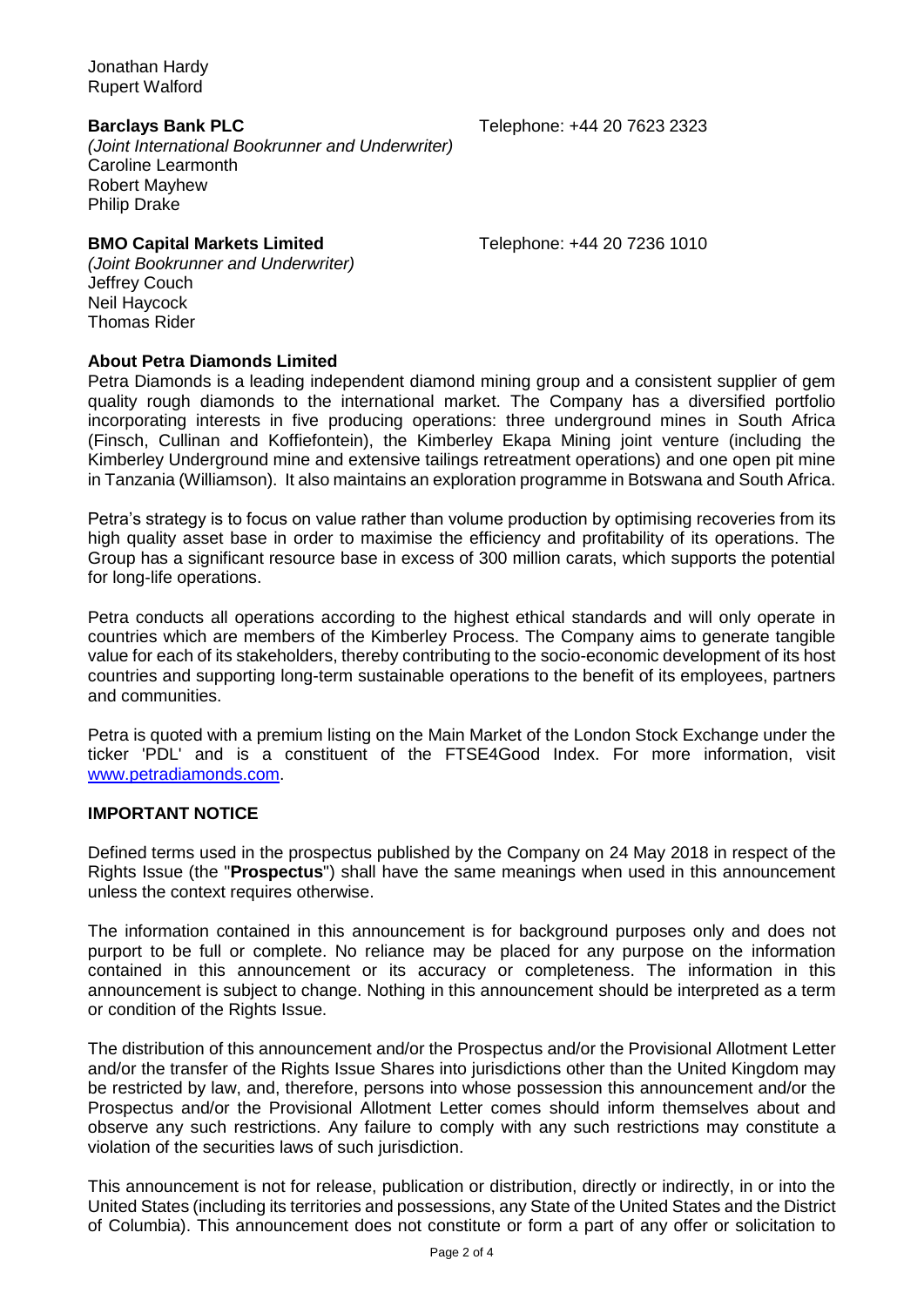purchase or subscribe for securities in the United States. The securities referred to in this announcement have not been and will not be registered under the U.S. Securities Act of 1933, as amended (the "**U.S. Securities Act**") or under any securities laws of any state or other jurisdiction of the United States and may not be offered, sold, taken up, exercised, resold, renounced, transferred or delivered, directly or indirectly, within the United States except pursuant to an applicable exemption from, or in a transaction not subject to, the registration requirements of the U.S. Securities Act and in compliance with any applicable securities laws of any state or other jurisdiction of the United States. There will be no public offer in the United States or any other jurisdiction in which such offer, solicitation or sale would be unlawful prior to registration, exemption from registration or qualification under the securities laws of such jurisdiction.

RBC Europe Limited (trading as RBC Capital Markets) ("**RBC**"), Barclays Bank PLC (acting through its investment bank) ("**Barclays**") are each authorised in the United Kingdom by the Prudential Regulation Authority (the "**PRA**") and regulated by the PRA and the FCA in the United Kingdom. BMO Capital Markets Limited ("**BMO**", together with RBC and Barclays, the "**Joint Bookrunners**"), which is authorised and regulated in the United Kingdom by the FCA. The Joint Bookrunners are each acting exclusively for the Company and no one else in connection with the Rights Issue and Admission, will not regard any other person (whether or not a recipient of this document) as a client in relation to the Rights Issue or Admission and will not be responsible to anyone other than the Company for providing the protections afforded to their respective clients, or for providing advice, in relation to the Rights Issue or Admission or any other transaction or arrangement referred to herein.

No action has been taken by the Company, RBC, Barclays or BMO that would permit an offering of the Nil Paid Rights, the DI Nil Paid Rights, the Rights Issue Shares or the New DIs, or possession or distribution of this announcement, the Prospectus, the Provisional Allotment Letter or any other offering or publicity material relating to the Nil Paid Rights, the DI Nil Paid Rights, the Rights Issue Shares or the New DIs in any jurisdiction where action for that purpose is required. Persons into whose possession this announcement comes are required by the Company, RBC, Barclays and BMO to inform themselves about, and to observe, such restrictions. Subject to applicable law and regulation, Barclays, as Joint International Bookrunner, will effect offers and sales of the Securities outside South Africa.

No representation or warranty, express or implied, is or will be made as to, or in relation to, and no responsibility or liability is or will be accepted by, RBC, Barclays or BMO, or their respective affiliates or agents, as to, or in relation to, the accuracy or completeness of this announcement or any other information made available to or publicly available to any interested party or its advisers, whether written, oral or in a visual or electronic form, and howsoever transmitted or made available, and any liability therefore is expressly disclaimed.

In connection with the proposed Rights Issue, RBC, Barclays and BMO, and any of their affiliates, may in accordance with applicable legal and regulatory provisions, engage in transactions in relation to the Nil Paid Rights, the DI Nil Paid Rights, the Rights Issue Shares, the New DIs and/or related instruments for their own account for the purpose of hedging their underwriting exposure or otherwise. Accordingly, references in the Prospectus to the Nil Paid Rights, the DI Nil Paid Rights, the Rights Issue Shares or the New DIs being issued, offered, subscribed, acquired, placed or otherwise dealt in should be read as including any issue or offer to, or subscription, acquisition, placing or dealing by, RBC, Barclays and BMO, and any of their affiliates acting in such capacity. In addition RBC, Barclays and BMO, and any of their affiliates, may enter into financing arrangements (including swaps or contracts for difference) with investors in connection with which RBC, Barclays and BMO, and any of their affiliates, may from time to time acquire, hold or dispose of Securities. RBC, Barclays and BMO do not intend to disclose the extent of any such investment or transactions otherwise than in accordance with any legal or regulatory obligations to do so.

The information in this announcement may not be forwarded or distributed to any other person and may not be reproduced in any manner whatsoever. Any forwarding, distribution, reproduction, or disclosure of this information in whole or in part is unauthorised. Failure to comply with this directive may result in a violation of the U.S. Securities Act or the applicable laws of other jurisdictions.

Solely for the purposes of the product governance requirements contained within: (a) EU Directive 2014/65/EU on markets in financial instruments, as amended ("**MiFID II**"); (b) Articles 9 and 10 of